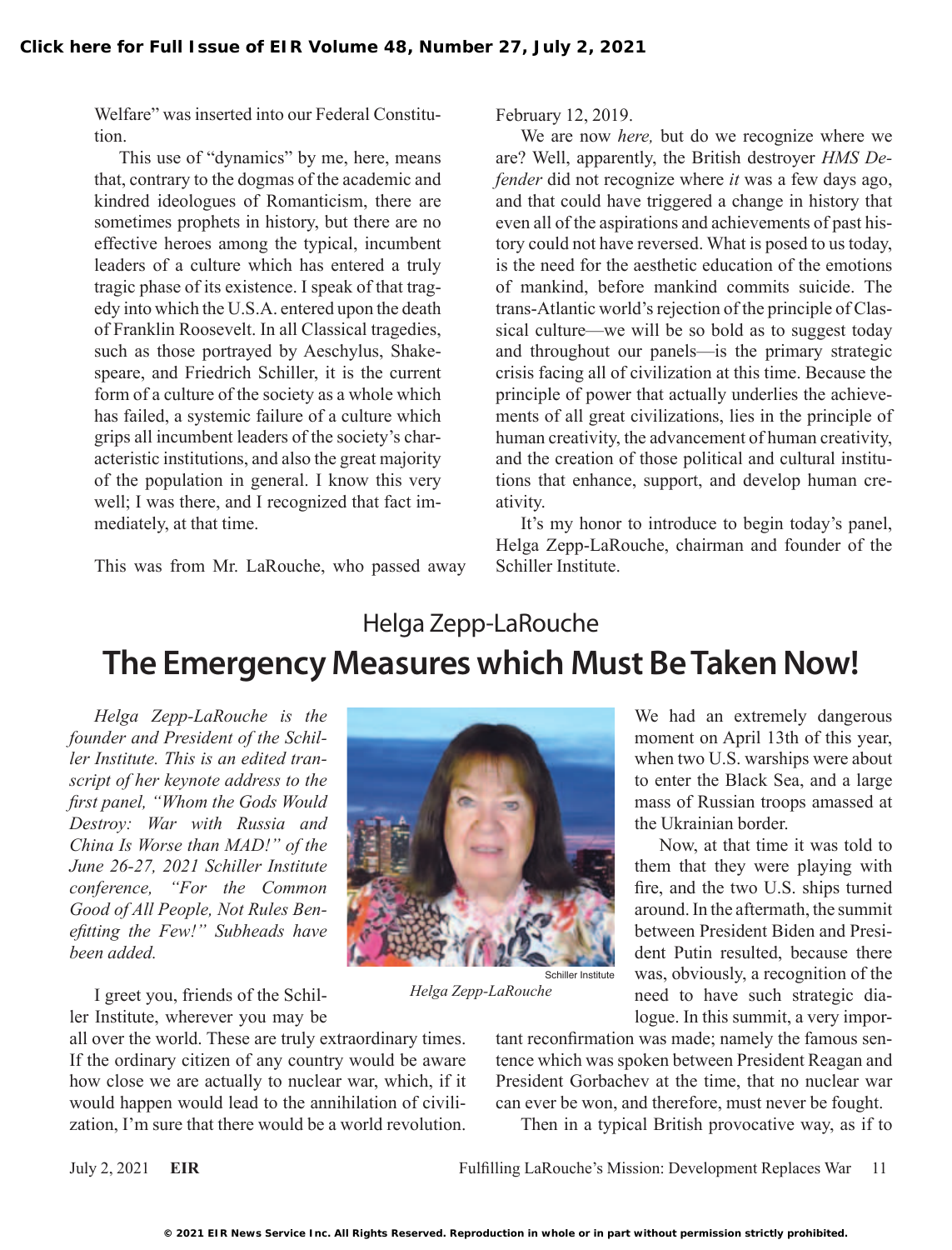sabotage this dialogue between the United States and Russia before it can develop into an actual relationship to establish strategic stability, on June 23rd, a British Royal Navy destroyer which Dennis just mentioned—*HMS Defender*—violated Russian territorial waters in the Black Sea in the region of Cape Fiolent. Now, Russian border patrol vessels were delivering warning shots, and Russian jets started a warning bombing at the *HMS Defender*'s path of movement—not on the ship, but on the path of movement, and in this way forced the British warship to leave the territorial waters of the Russian Federation. But, this caused alarm in all capi-

tals and military headquarters around the world, because people recognized what this could have led to.

Konstantin Gavrilov, the head of the delegation of the Security and Arms Negotiation in Vienna, said, "I warned the ex-rulers of the waves"—the British Empire—"next time, bombs will be dropped not ahead of the target, but on the target." This was confirmed also by Deputy Foreign Minister Ryabkov. This was not the only incident, but the most provocative for sure. In the last month of last year, we had seen a whole pattern of near incidents in the air, near-collisions of NATO jets and Russian vessels last year, along the Russian border. Then, people are also very much aware of the Damocles sword of provocations around the Taiwanese moves towards independence, possibly followed by Chinese military action and a possible war between the United States and China.

It is existential to understand why this is happening, and what needs to be done to avoid an otherwise foreseeable catastrophe. If you believe the Western mainstream media, or governments, then they are on the right side of history; they are the defenders of the "rulesbased order" of the "free world," and "Western values" against "autocratic regimes" like Russia and China, who are committing one human rights violation after the other, poisoning their political opponents, oppress their population in surveillance states, etc., etc. But what makes it so difficult for the ordinary citizen is, what has vanished in the recent period is any standard of historical truth. What we see, instead, is a fight to control the various "narratives." "Narrative" being an arbitrary account of something.

FIGURE 1



*Mikhail Gorbachev discussing German unification with Hans-Dietrich Genscher and Helmut Kohl in Russia, July 15, 1990.*

Recently, in the *Global Times*, they discussed that the United States was "othering" China, and that this would be a prelude to a conflict over Taiwan. Then, they quote the Merriam-Webster dictionary to explain what "othering" means; namely, to make another culture appear as a large uniform mass, rather than a diverse group of individuals; making that group appear as less human than one's own group. One can also say to "other" somebody or "other" another country, is to create an enemy image for a coming war. That is what we are looking at with the recent anti-China, anti-Russia campaigns.

Part of this control of the narrative is the interpretation of recent history. In this way, they count on the very short memory of citizens, and they put out narratives such as "Putin annexed Crimea," and by that logic, the British war ship did not enter the territorial waters of the Russian Federation, but of Ukraine, and that would be legally totally OK.

Then another such narrative is "NATO never promised the Soviet Union or Russia not to extend eastward." Let's take a look at this one. Just a couple of weeks ago, the British Royal Institute of International Affairs otherwise called Chatham House—in May had a report called "Myths and Misconceptions in the Debate About Russia." They set out to dismantle 16 myths. In particular, Myth #3 about Russia, that the West promised Gorbachev to never expand NATO eastward in discussions around the German reunification after the Berlin Wall fell in November 1989.

In **Figure 1** you see a picture of Gorbachev and various other interlocutors at that time. The National Security Archive at the George Washington University pub-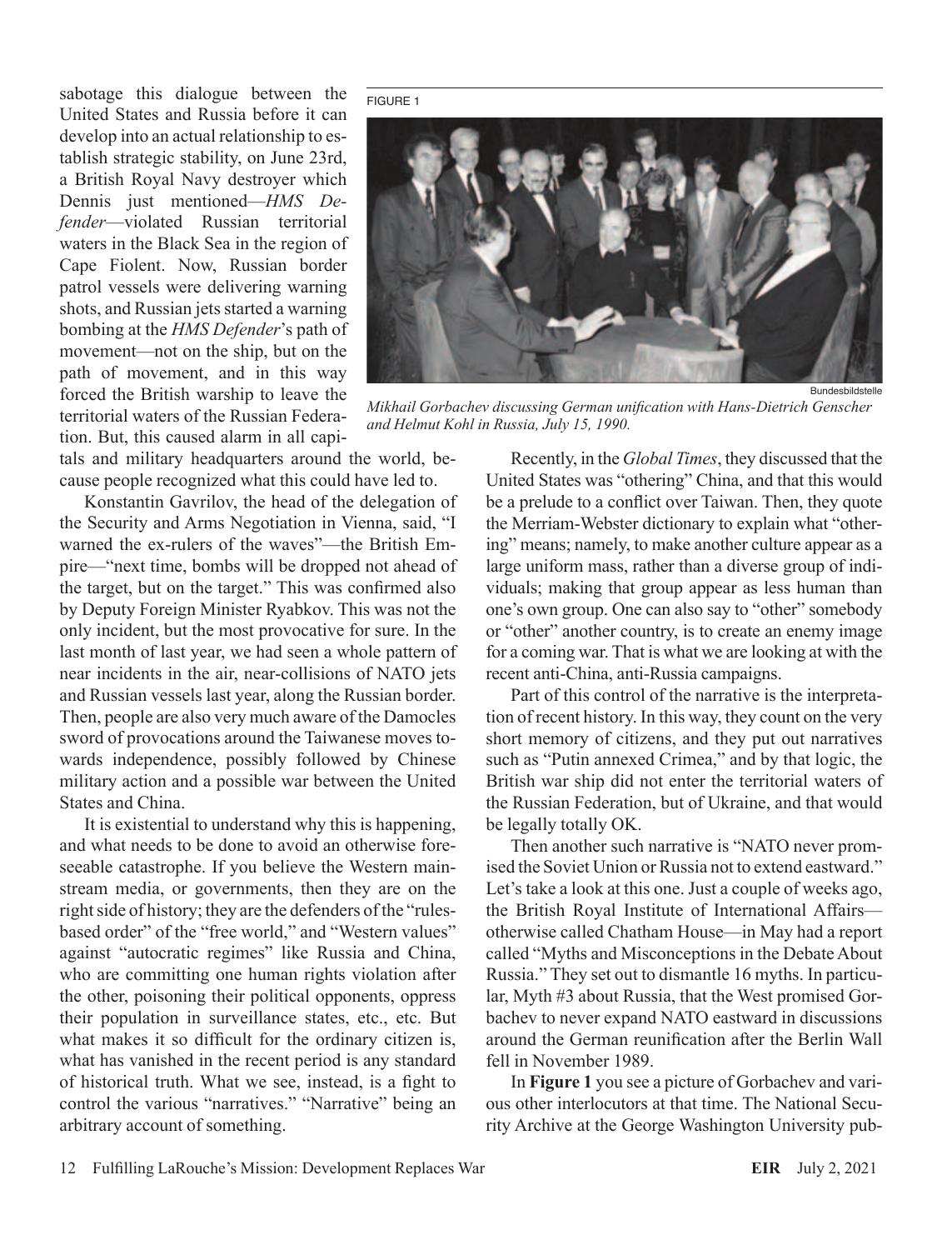#### FIGURE 2



lished in 2017 a report with 30 declassified documents appended under the title, "NATO Expansion: What Gorbachev Heard," which has the clear proof that Gorbachev *was* promised and deceived many times.

For example, the interpreter of the Soviet Foreign Affairs Minister Shevardnadze, Stepanov-Mamaladze, has in his notes from February 1990 reflecting U.S. Secretary of State Baker's assurances to Shevardnadze during the Ottawa Open Sky conference, "And if a united Germany stays in NATO, we should take care about non-expansion of its jurisdiction to the East." Also, President George H.W. Bush assured Gorbachev at the Malta summit in December 1989, the U.S. would not take advantage of the revolutions in Eastern Europe

to harm Soviet interests. Also, on the 31st of January 1990, German Foreign Minister Genscher made a major speech in Tutzing, Bavaria, that the German unification process must not lead to an impairment of Soviet security interests; therefore, NATO should rule out any expansion of its territory towards the East, i.e., moving closer to the Soviet border.

The formulation "closer to the Soviet border" was not mentioned in treaties, that is true. But it was mentioned in multiple memoranda and conversations between Soviets and the highest-level interlocutors like Genscher, Kohl, Baker, Gates, Bush, Mitterrand, Thatcher, Major, Werner, and also Ambassador Matlock and Teltschik and others.

**Figure 2** is a memorandum Gor-

bachev wrote to Baker on the 9th of February 1990. Baker said, "The President and I have made clear that we seek no unilateral advantage in this process." Here, on the left, you see the facsimile of these notes. Gorbachev told Kohl on the 10th of February 1990, that the future of Germany in the common European home would be more important, and therefore the Tutzing formula of Genscher would be relevant. Kohl, on his side, assured Gorbachev that NATO should not expand its spheres of activity, and at that time there was even talk about a security structure including the Soviet Union. There are 30 such documents, and the leadership of the European Union, who were in these processes at the time, obviously have either political amnesia, or they are lying when they insist on the contrary.

Now we, the LaRouche movement, are not commentators about this period, because we played a very active role by presenting an economic solution to the crisis after the fall of the Wall in January 1990.

We presented the Productive Triangle of Paris, Berlin, Vienna, **Figure 3**, which was the idea to bring economic development through corridors into the countries of the Comecon. In 1991, we presented the Eurasian Land-Bridge, **Figure 4**, which could have been a peace plan for the 21st Century, which is now coming into being in the form of a new Silk Road.

But while these promises were made, plans for a unipolar world were already in preparation. The neocons in the United States formed the PNAC, the Project for a New American Century. They proceeded to plan to





**Productive Triangle Paris-Berlin-Vienna, 1989**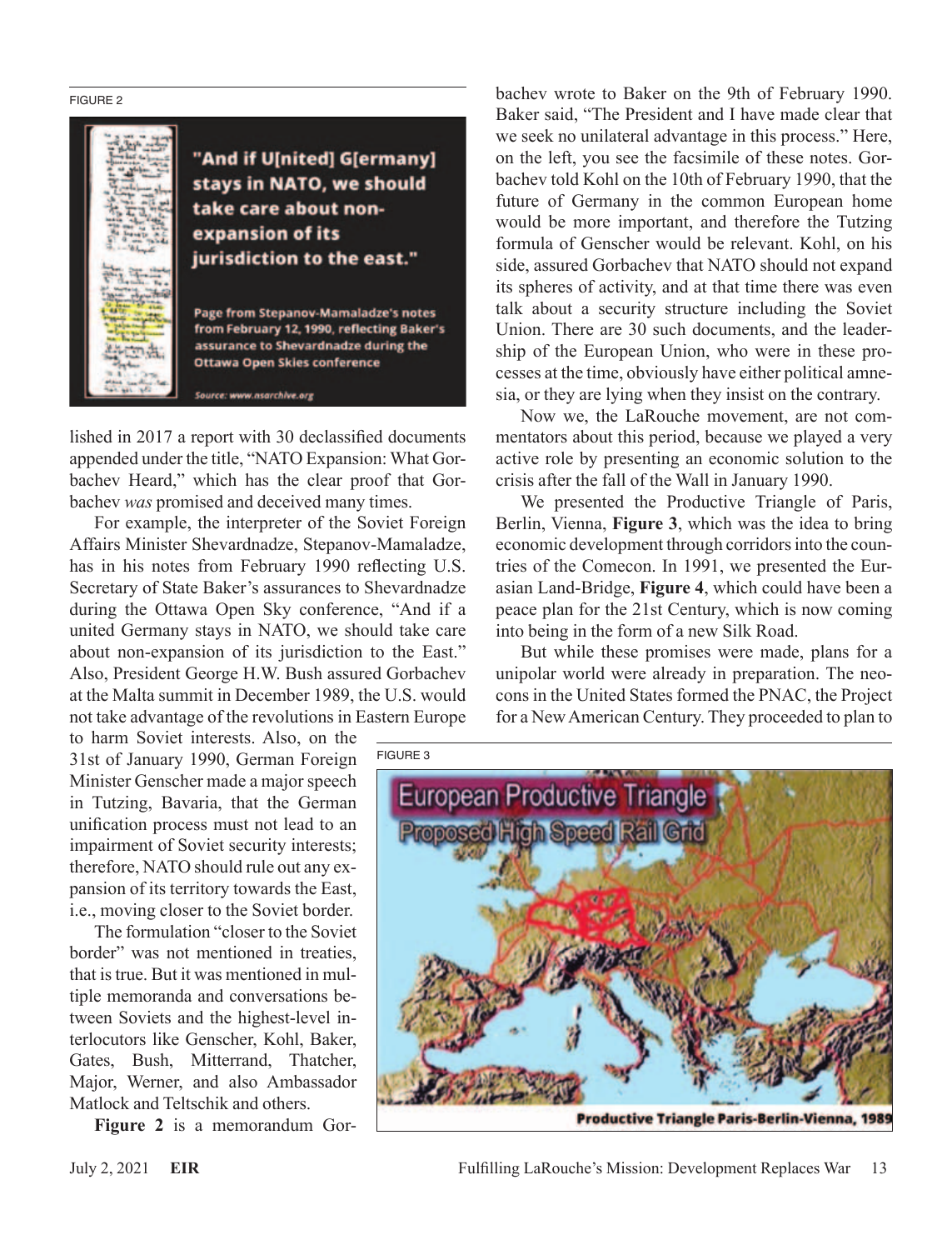### FIGURE 4 **The World Land-Bridge Network—Key Links and Corridors**



until the border of Estonia.

This idea of a unipolar world, which is based on the "special relationship" between the British and the United States, has the idea that the whole world should be run under globalization, a global empire. Fukuyama said at the time, in 1989, that this would be the end of history, that the whole world would adopt the Western democratic model.

Now it is the nature of empires that they tend to overstretch, and this is exactly what has happened. There is a significant blowback. You should ask your questions, were all these endless wars which happen

EIRNS/Alan Yue & Asuka Saito

re-establish an unipolar world with color revolutions, regime change. Then, there was the famous speech by British Prime Minister Blair in 1999 in Chicago, where he practically said from now on, the Peace of Westphalia is obsolete; international law no longer is in existence. Instead, we have the right to protect, we will have humanitarian interventionist endless wars.

So, they proceeded with that, and as Putin recently in his article for the 80th anniversary of the Nazi invasion of the Soviet Union on June 22, 1941, recalled these broken promises, he says there were five waves of NATO expansion, including into the former Soviet republics. Fourteen new countries joined NATO, and many countries were put in front of an artificial choice to either go with the collective West, or with Russia.

It was that process which led to the Ukraine tragedy of 2014, where the West openly supported a coup, which brought Nazis into a position of power in the government and in the army. We all remember the infamous words of Victoria Nuland, who bragged that the State Department had spent \$5 billion on NGOs in Ukraine leading up to this moment. And the vote of the people in Crimea to join Russia was the result and the response to that Nazi coup in Kiev. And that history has to be straightened out.

Altogether, NATO expansion eastward was between 800 kilometers, namely, from the border of West Germany to the eastern Polish border with Belarus; and 1000 kilometers between the eastern Norwegian border ever since, really worth it? Were they all in the interests of the United States, or not?

Let's take a look at a couple of those. Now, the United States and NATO are about to remove most of their troops from Afghanistan after 20 years of war. Already in 2019, people should remember, the *Washington Post* published the Afghanistan Papers. These were 2000 pages retrieved through Freedom of Information Act procedures which interviewed 400 insiders, who gave a ruthless account about the lies of the supposed success in Afghanistan. The absolute incompetence of conducting this war, in which 2,400 U.S. soldiers had lost their lives by 2019; 20,589 military were wounded, and 157,000 lives were lost altogether. These Afghanistan Papers quote, for example, Rumsfeld, who said, "I have no idea who the enemy is." They quote General Lute, "We had no idea what we were dealing with, what we were supposed to accomplish."

Even after the Afghanistan Papers were published, NATO presence in Afghanistan continued for two more years. Recently, Prime Minister Imran Khan of Pakistan said "No" to the request of the United States to set up bases in Pakistan to operate operations inside Afghanistan from there. If the most powerful military machine in history was not able to win this war in 20 years, there is, obviously, no point in having bases in Pakistan to continue this.

Let's look at another case. We all remember that Nancy Pelosi, in response to an audience member in her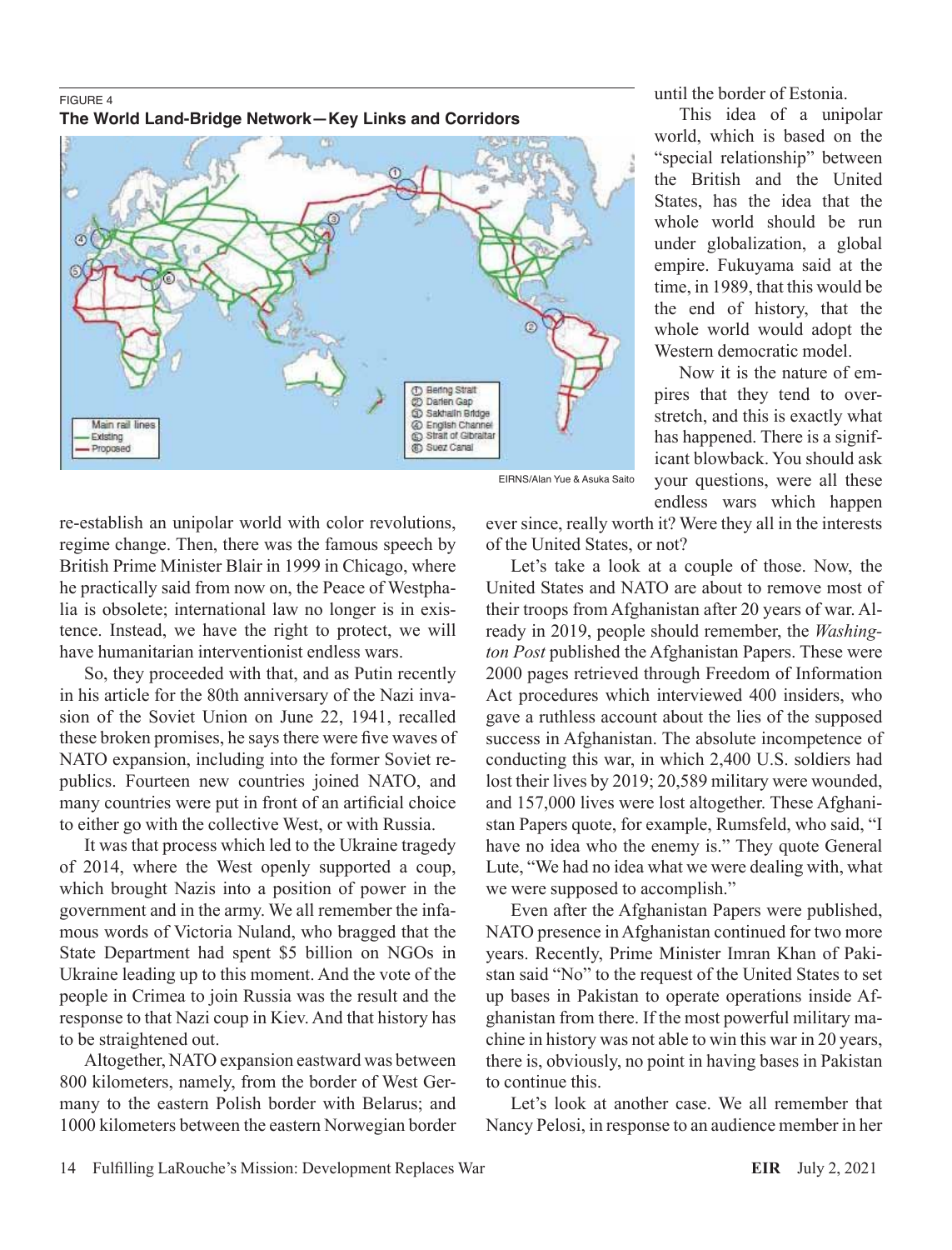December 5th, 2019 CNN-reported town hall meeting, admitted that, in her capacity as the Ranking Member of the [House] Intelligence Committee, she knew that the basis of the Iraq War was false. She said, "So, I knew there were no nuclear weapons in Iraq. It was just not there." The Gang of Four, which is a group which normally in the Congress gets informed about intelligence matters, all the intelligence they had, the intelligence did not show for that; that was the case. "So, I knew it was a misrepresentation to the public."

It is very clear that if Pelosi knew, the whole Cabinet of the Bush administration had to know. On February 5, 2003, Secretary of State Colin Powell made a presentation to the United Nations Security Council that he had solid proof of weapons of mass destruction being secretly deployed by Saddam Hussein. *A video clip of that Colin Powell presentation was shown:*

One of the most worrisome things that emerges from the thick intelligence file we have on Iraq's biological weapons, is the existence of mobile production facilities used to make biological agents. Let me take you inside that intelligence file and share with you what we know from eyewitness accounts. We have *firsthand* descriptions of biological weapons factories on wheels and on rails. The trucks and train cars are easily moved, and are designed to evade detection by inspectors. In a matter of months, they can produce a quantity of biological poison equal to the entire amount that Iraq claimed to have produced in the years prior to the Gulf War.

Now, I don't know how Colin Powell can live with himself, because, as Lawrence Wilkerson implied, they all knew ahead of time, and Pelosi admitted it, that these were lies. According to Lawrence Wilkerson, who was the Chief of Staff for Powell at the time, he said that Powell walked into his office and told him, "I wonder how we will feel if we put half a million troops in Iraq and march them from one end to the other in the whole country and find nothing?"

In the Iraq war, between 150,000 and 1 million people died, depending on whose account you look at. This war cost \$2.1 trillion; this is just Iraq. Up to the present day, the country is absolutely devastated.

Let's look at another case. Right now, we have the 50th anniversary of the release of the Pentagon Papers, which was a top-secret study about the war in Vietnam,



*Secretary of State Colin Powell informed the UN Security Council of U.S. proof that Iraq possessed weapons of mass destruction, February 5, 2003.*

which, according to the *New York Times*, demonstrated that the Johnson administration had systematically lied to the public and to the U.S. Congress. Daniel Ellsberg, one of the authors of this report, leaked the papers to the *New York Times* and the *Washington Post*. After the injunction by the Department of Justice, he approached several sitting members of Congress, who turned him down. He then gave these papers to Senator Mike Gravel, who read them into the Record of the Congress in a spectacular operation. Mike Gravel is a hero for that reason, and we salute him, because he worked with the Schiller Institute on very important topics.

President Johnson had argued that the aim of the Vietnam War was to secure an independent, non-communist Vietnam. But both Assistant Secretary of Defense John McNaughton and Secretary of Defense himself Robert McNamara admitted that the real aim was to contain China. The administration had secretly enlarged the scope of the operation with coastal raids on North Vietnam and Marine Corps attacks, all blacked out by the mainstream media. As the whole world knows, this war was also a complete disaster.

Recently, the 90-year-old Ellsberg wrote about another intervention. Because during that same time of the Pentagon Papers, Ellsberg also copied another classified study which showed how seriously the American military took the threat of nuclear war during the Taiwan crisis in 1958. This study was almost unnoticed for 50 years, until in 2017, Ellsberg published it online, and the *New York Times* highlighted that last month. The context for this is the present heating up of the crisis over Taiwan. These older war games showed that the Chinese would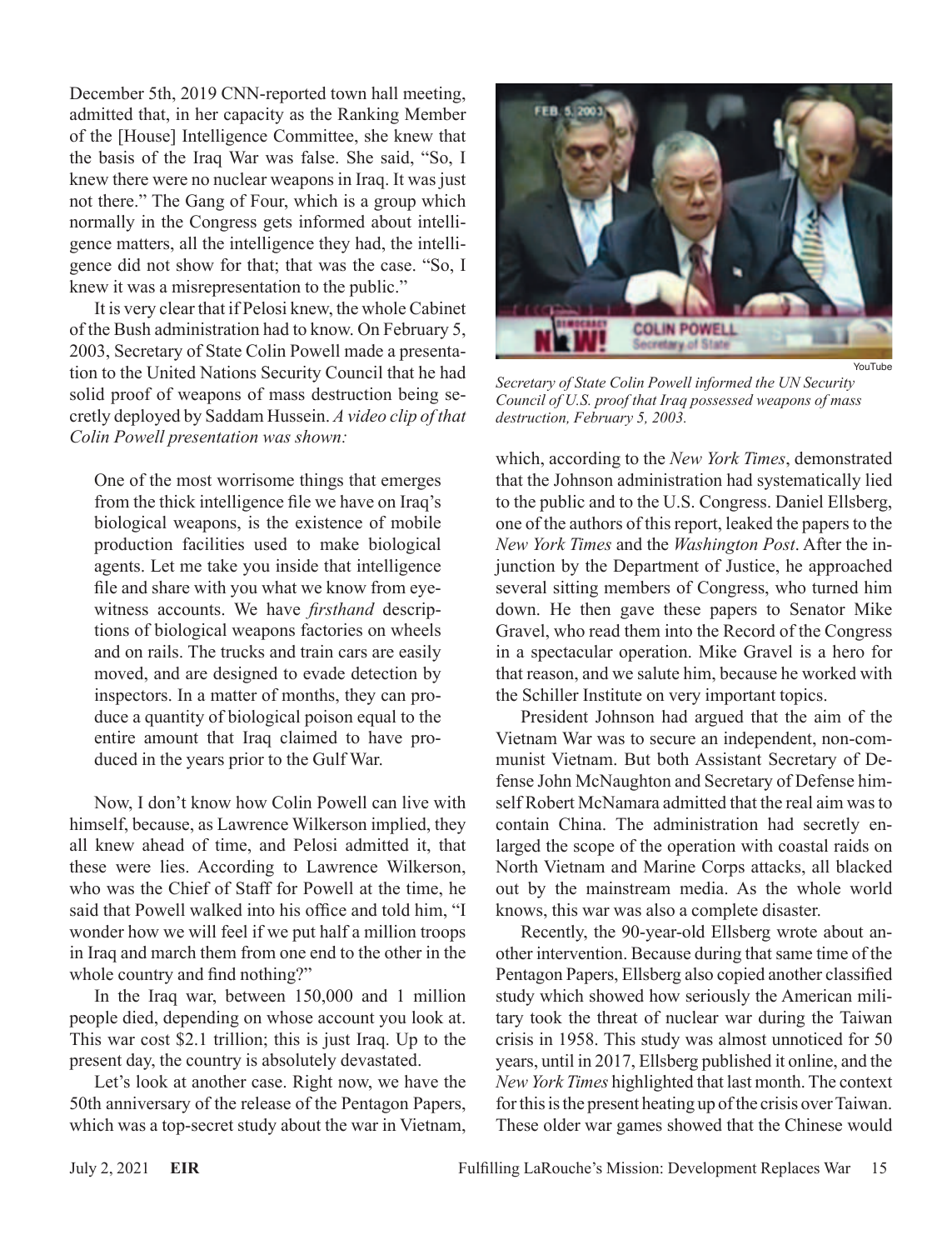win a conventional war over Taiwan, and that this would raise the question of the United States resorting to the use of nuclear weapons just as the U.S. commanders had considered in this incident in 1958.

A redacted study of the crisis of 1958, written in 1966 for the Rand Corporation by Morton Halperin, which was declassified in 1975 with one removed passage, suggests that senior military leaders, including Joint Chiefs of Staff Chairman General Nathan Twining, felt that the use of nuclear was inevita-



*British-backed destabilization thrusts against China, as pictured in* EIR *in 1996, are still operational.*

ble. Nuclear strikes deep into China would be a necessary response.

So, Ellsberg called for more whistleblowers to speak out about the present debate in the U.S. military about these matters. One such whistleblower did. Franz Gayl, who until recently was the science advisor to the U.S. Marine Corps working in the Pentagon, published two op-eds in the more or less official Chinese government paper, *Global Times*. The title of one of them is "Why U.S. Will Lose a War with China over Taiwan Island."

The *Washington Post* of June 13th reports about this, and also about geopolitical debates in the Pentagon that we are possibly sleepwalking into a war between the United States and China. Franz Gayl said, "Why would I write an op-ed for a Communist paper, and is that not outrageous for a civil servant?" Then he refers to the debates of whether the United States should change their long-term strategy in respect to Taiwan from "strategic ambiguity" to "strategic clarity" that the United States will defend Taiwan, which was left ambiguous for many years, and now supposedly is to become certain if a war breaks out.

Obviously, the Taiwan Relations Act gave an encouragement for the renegade secessionists, and that unlike the United States, who abandoned the Vietnam ally after 60,000 Americans had been killed there, China—in light of the history of the past 200 years—would never give up, is argued by Franz Gayl. Gayl has been suspended in the meantime, he has no longer security clearances, but he said it's absolutely worth it, because in his view, "We are running out of time as a country."

At a recent NATO summit on June 14th in Brussels, it was made very clear that with the NATO 2030 Agenda, there are plans to build a global NATO. They want to keep the open-door policy to have more partnerships with more countries turned into memberships so that Article V can be applied.

On the target list of turning partners into potential members are Sweden, Finland, Georgia, Ukraine—despite certain dampening by President Biden to Zelensky—Bosnia-Herzegovina, countries in Africa and the Indo-Pacific. And there are also reinforced partnerships with Australia, Japan, New Zealand, South Korea, and India. As always, this is directed against Russia and China, which are characterized as threats and a challenge to the "rules-based order."

As the Brussels summit also talked about the NATO Climate Change and Security Action Plan 2030, it is becoming clear, and it was stated, that NATO now becomes the leading international organization understanding and adapting to the impact of climate change and security. They want to be part of reducing the greenhouse gas emissions from military activities, reaching net-zero emissions by 2050, [bringing] climate change considerations into NATO's full spectrum of work. NATO will issue its first Climate Change and Security Progress Report at the 2022 summit, to track progress and reassess the level of ambition.

What is happening here? From the North Atlantic Treaty Organization, to a global military power pushing the climate change agenda? How does this fit together? It is not so surprising if you look at the overlap between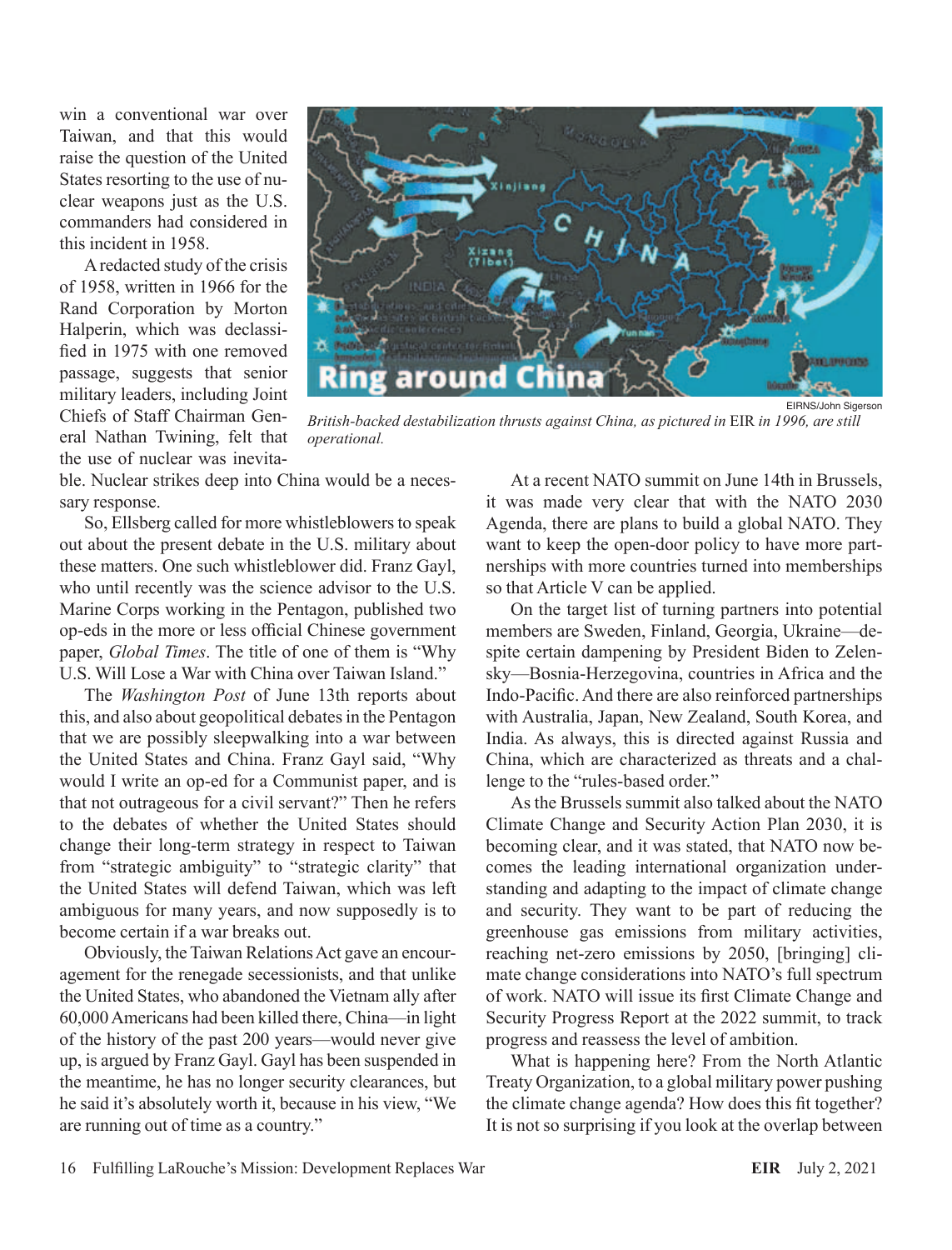the military and the financial interests. We published recently a Great Reset report, where we showed that Wall Street and the City of London are behind the climate agenda.

On the 25th of April, the German paper *Welt am Sonntag* had an extensive article and charts also showing the complete overlap of investment banks, hedge funds, Green organizations, the World Wildlife Fund, Fridays for Future, think tanks, etc. This has to be complemented with a complete overlap between the financial interests of the City of London and Wall Street with the military-industrial complex as President Eisenhower called it in his farewell speech to the nation in 1961.

This military-industrial complex (MIC) which Ray McGovern, who we will hear from later, has called the MICIMATT—the Military-Industrial Congressional-Intelligence-Media-Academia-Think-Tank complex is [described in] a very useful book called *Understanding the War Industry* by Christian Sorensen, which documents the symbiotic relationship between the war industry and the financial "industry." Very much worth reading; just his remedy is mistaken, because he thinks the military-industrial complex can be dismantled with the Green New Deal, and he completely overlooks that the Green New Deal is the policy of that complex.

For example, the top five investors in Lockheed Martin are some of the top financial firms of Wall Street. The State Street Corporation, Vanguard Group, Black-Rock, which by the way manages \$8 trillion of funds of investors, Capital World Investors, and Wellington Management Group. Renée Sigerson, in a soon-to-bereleased book review of this Sorensen book, points out that it's these same five investors who own large parts of the shares of all four of the big four military production firms in the United States.

Also, the mega-firms of Silicon Valley are interwoven with the surveillance apparatus of the intelligence services, who we have seen in action in Russia-gate the British-directed coup attempt against President Trump—and all the anti-Russian, anti-China thinktanks are in sync with this policy.

For example, the Atlantic Council published recently the report of an anonymous high government official with the title "The Longer Telegram," which openly calls for the toppling of President Xi Jinping.

Part of this is the revolving door between Wall Street firms and Congress; between the Pentagon and the military industry; between the intelligence community and the media, etc., etc.

For example, General Dynamics put former Commander of the U.S. Central Command, General James Mattis, on its Board of Directors in 2013, for a very lucrative job; he made \$1 million while in this position. Then, he testified before Congress that reduced military spending was a threat to U.S. national security. Then, he became Secretary of Defense in 2017; continued the endless wars; oversaw weapons sales to European, Middle Eastern countries, Australia, and others; finished in January 2019 as Secretary of Defense, and rejoined the Board of General Dynamics in August.

To make sure that the media is on line, former CIA chief Brennan is now at MSNBC, and former Director of National Intelligence, James Clapper, now is working for CNN.

Recently, both Gorbachev and Putin compared the United States with the Soviet Union; that the United States would be following a typical scenario of an empire. Confident of their unlimited power, empires create unnecessary problems for themselves until they no longer can cope with them. One of the contributing reasons for the collapse of the Soviet Union, if you remember, was the neglect of investment in basic infrastructure and the civil part of the economy to the advantage of the military and security apparatus.

MICIMATT has taken over a good portion of the U.S. economy at the expense of infrastructure, and is collapsing the real economy—schools, education. And what we see in the United States is a sort of primitive accumulation in the sense that Yevgeny Preobrazhensky discussed it for the Soviet Union in the 1920s, except that it is not so legitimate as Preobrazhensky thought at the time.

Now, let's take a look at what Eisenhower in 1961 said in his farewell address:

[W]e have been compelled to create a permanent armaments industry of vast proportions. Added to this, three and a half million men and women are directly engaged in the defense establishment. We annually spend on military security more than the net income of all United States corporations.

This conjunction of an immense military establishment and a large arms industry is new in the American experience. The total influence economic, political, even spiritual—is felt in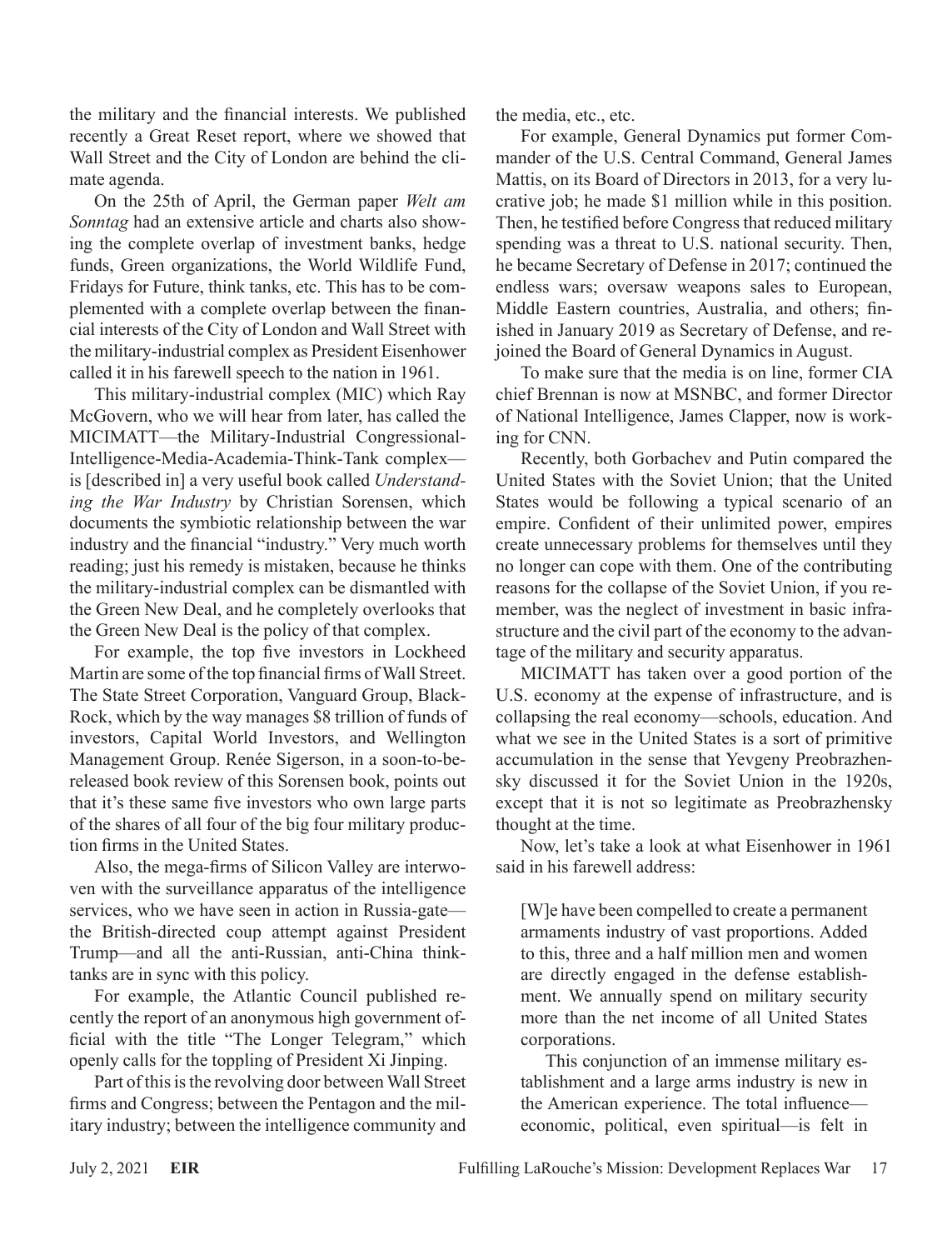every city, every state house, every office of the Federal government. We recognize the imperative need for this development. Yet we must not fail to comprehend its grave implications. Our toil, resources and livelihood are all involved; so is the very structure of our society.

In the councils of government, we must guard against the acquisition of unwarranted influence, whether sought or unsought, by the military-industrial complex. The potential for the disastrous rise of misplaced power exists and will persist.

We must never let the weight of this combination endanger our

liberties or democratic processes. We should take nothing for granted; only an alert and knowledgeable citizenry can compel the proper meshing of huge industrial and military machinery of defense with our peaceful methods and goals, so that security and liberty may prosper together.

So, the urgent question today is, will this MICI-MATT and its equivalent in Great Britain and NATO in general, which so far lives on the principle of the endless wars—because that is what fuels this machine—continue and expand, globalize, and very soon end up in a confrontation that would be the end of civilization?

Even if people may think what I'm going to say now is utopian, there is an absolutely feasible alternative approach. It is, in principle if not in detail, what Lyndon LaRouche proposed in 2005 in order to save the U.S. auto industry and what was published as "The Economic Recovery Act of 2006," a comprehensive plan to retool large parts of industrial capacities of the United States. The United States and Europe are suffering right now from a variety of problems which could be remedied. The American Society of Civil Engineers already several years ago said that there was a backlog of \$4.5 trillion in infrastructure investment. One can easily double that figure, or even say more, because we have a severe collapse of over-aged infrastructure; unsafe bridges, potholes in roads and highways, and so forth, and so on.



*Proposed 42,000-mile national network of electrified rail.*

There is, in the entire United States, no fast train system. The United States has a ridiculous 30 miles where the speed of trains goes up to 150 miles per hour. Thirty miles, as compared to 40,000 km of fast-train system in China, which goes 350 kph, and operating test runs for a maglev to go for 600 kph.

What we need to do is, a national task force should be assembled, and they must pull together the most advanced machine-tool design engineers, and calculate what it requires to retool the better part of the military production capacities for the production of modern infrastructure: a modern fast train system; nuclear plants; new science cities; and so forth, and so on. Models could be the Reconstruction Finance Corporation and its amendment, the Defense Plant Corporation Act of 1940, by which thousands of auto and other industrial plants were retooled at the time for defense production. This time it could take the reverse direction for civilian production.

The entire southwest of the United States has been plagued since years by ever-larger droughts which could be remedied by water management programs such as NAWAPA XXI, which would deliver corridors of fresh water, be the framework for a new system of infrastructure, the production of nuclear fission plants, desalinization of ocean water, an increase of agricultural production, and new science cities.

**Figure 5** provides a model for a new science city for the United States, based on beautiful Italian Renaissance proportion in the painting, *The Ideal City*, to make the point that these new science cities can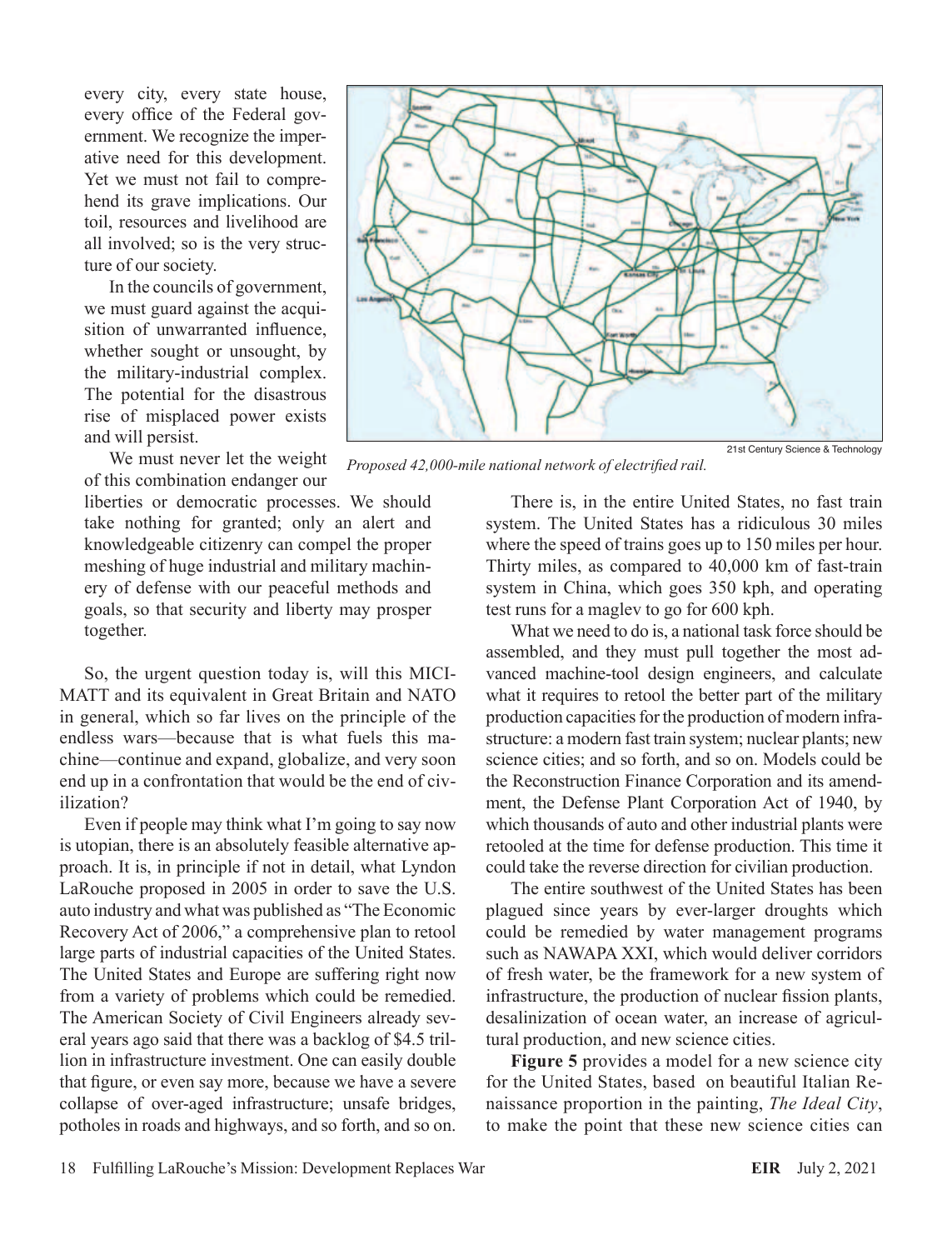#### FIGURE 5



*"Beauty in the environment makes people's thinking more beautiful." —Helga Zepp-LaRouche. Shown, The Ideal City, attributed to Fra Carnevale, c. 1480-1484.*

also be very beautiful.

This is just a rough estimate, but there are approximately 6.1 million people employed today in the military-industrial complex, not counting the other aspects of MICIMATT, like the intelligence think tanks, media

and so forth. Could a portion of this highly-qualified labor force be deployed in the economic reconstruction of the United States?

This has to be combined with LaRouche's Four Laws: a global Glass-Steagall banking separation; a national bank in every country; a credit system in the form of the New Bretton Woods as it was intended by Franklin D. Roosevelt, and not as it was implemented by Truman and Churchill; new economic platforms through international cooperation in fusion research; space research cooperation among all the

space-faring nations. A change in thinking like that has to start with the agreement among leading nations of the world to collaborate in the construction of a world health system to fight the pandemic; namely, a modern health system in every country. This will be the subject of our panels tomorrow.

LaRouche anticipated the reactions to his proposals.

He said, in a speech on March 27, 1998:

There is an obvious objection to be expected from most critics. The customary objection will be, that such a sudden and radical approach is politi-



*Lyndon H. LaRouche, Jr.*

cally impossible. Perhaps those critics are right. Perhaps, it will prove impossible to find a significant number of governments willing to push through such radical measures in a short-term period. If those critics are right on that point, then the civilization will not live out the present century in its present form. If those critics are right, then the first generations of the coming century will be in a planet-wide new dark age. A catastrophe like that which Europe experienced through the middle of the

14th Century, but this time, on a planet-wide scale.

I would therefore respond to such critics with the following impassioned recommendation: Let those political leaders who lack the will to carry out the measures I have proposed, get out of the way, and pass the authority to act to those